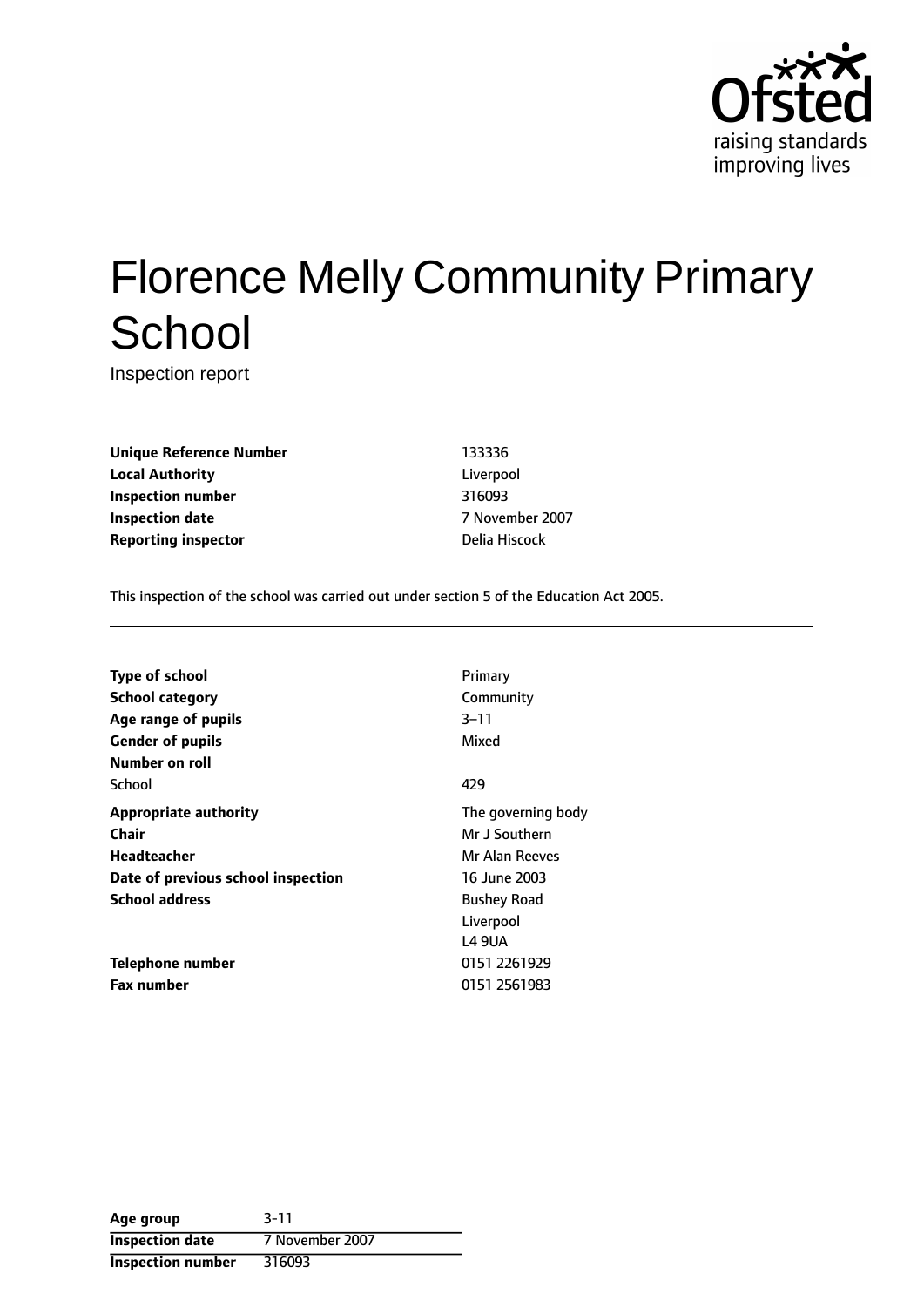.

© Crown copyright 2007

#### Website: www.ofsted.gov.uk

This document may be reproduced in whole or in part for non-commercial educational purposes, provided that the information quoted is reproduced without adaptation and the source and date of publication are stated.

Further copies of this report are obtainable from the school. Under the Education Act 2005, the school must provide a copy of this report free of charge to certain categories of people. A charge not exceeding the full cost of reproduction may be made for any other copies supplied.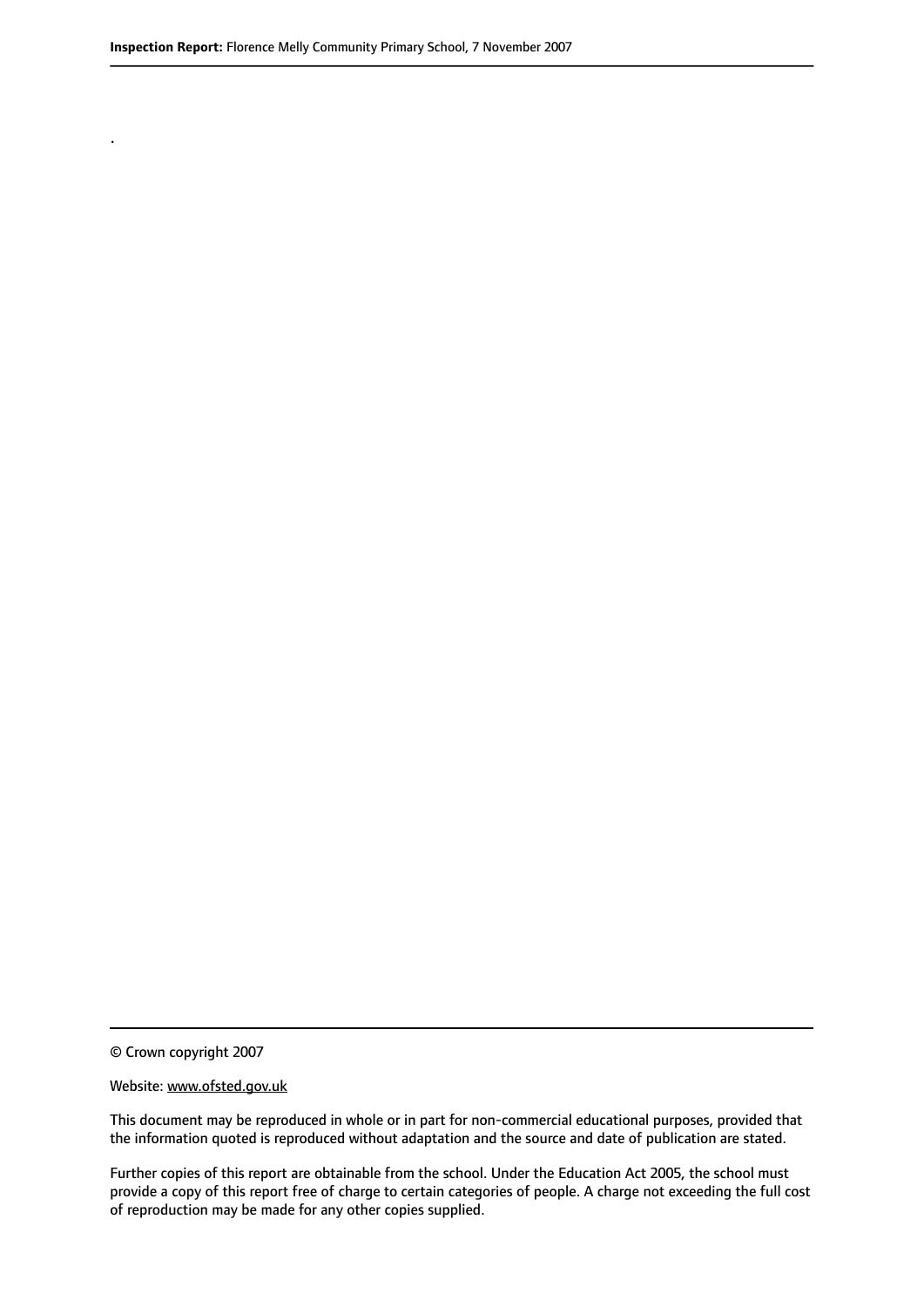## **Introduction**

The inspection was carried out by one Additional Inspector. The following issues were investigated: standards and achievement, the quality of teaching and learning, and leadership and management. Evidence was gathered from observation of learning, the pupils' work, discussions with pupils, the staff, and the chair of governors and a scrutiny of school documents and parent questionnaires. Other aspects of the school's work were not investigated but the inspector found no evidence to suggest that the school's own assessments, as given in its self-evaluation form, were not justified. These have been included where appropriate.

#### **Description of the school**

This very popular school is larger than average in size and located in an urban area marked by significant features of deprivation. A high proportion of pupils are entitled to free school meals. The proportion of pupils the school identifies as having learning difficulties and/or disabilities is well above average. A tiny proportion of pupils are of minority ethnic heritage. The school has gained the Activemark award for sports, the Healthy Schools award, Charter mark for basic skills, Investors in People award and recognition in Liverpool for high quality inclusion.

#### **Key for inspection grades**

| Grade 1 | Outstanding  |
|---------|--------------|
| Grade 2 | Good         |
| Grade 3 | Satisfactory |
| Grade 4 | Inadequate   |
|         |              |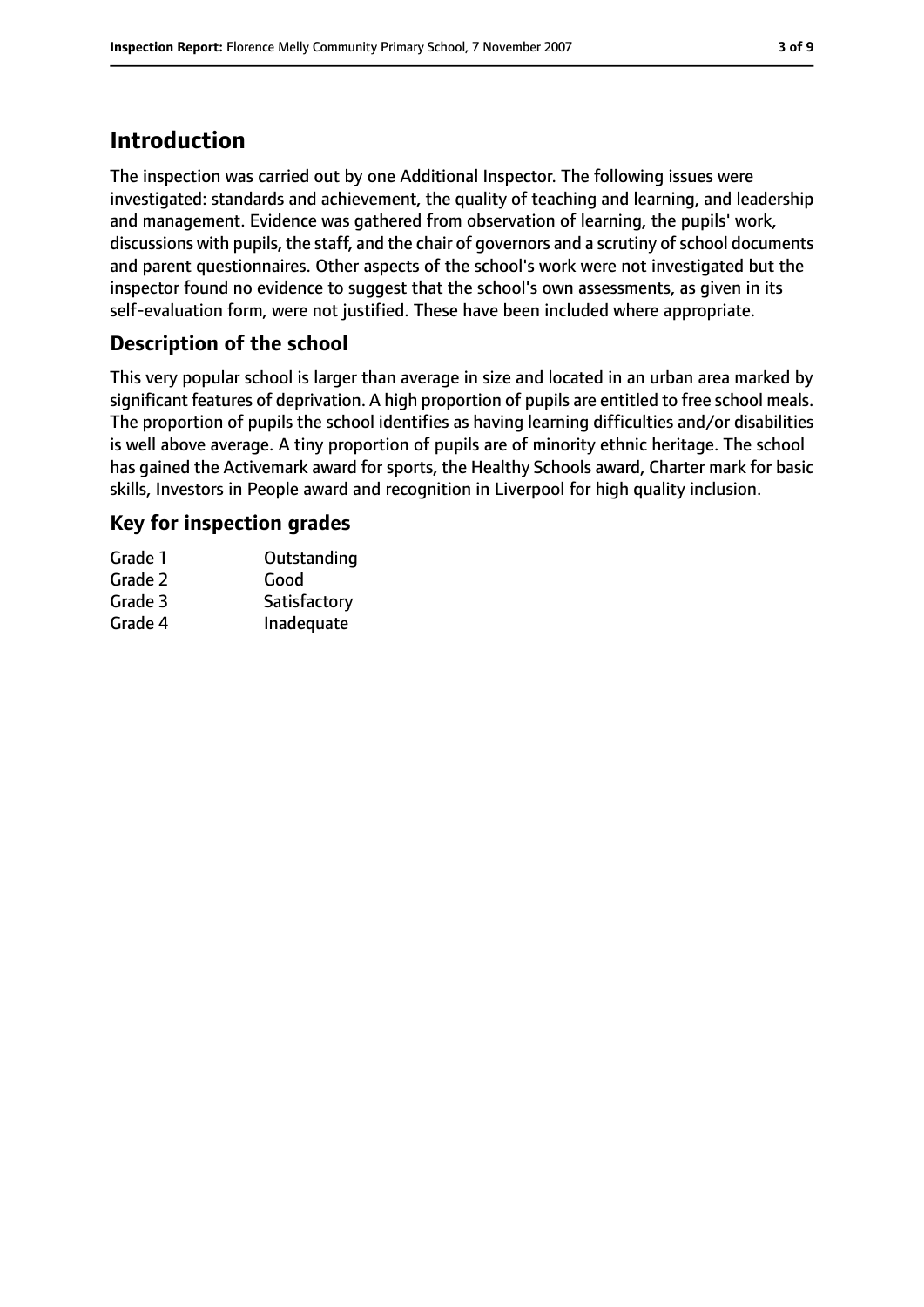## **Overall effectiveness of the school**

#### **Grade: 1**

Pupils can not wait to get into school each day. Breakfast Club has a huge take-up and tidy-up time afterwards is undertaken with a sense of shared responsibility and lots of smiling faces. This is because pupils know that their contribution is important. Many pupils bemoan the fact that school holidays get in the way of their enjoyment and involvement in school life. When asked, pupils comment that, 'There is nothing school can do better for us.' In this outstanding school, the attention to pupils' pastoral and learning needs reflects genuinely warm relationships that are rooted in mutual respect and kindness. This exceptionally productive climate for learning and growing does not simply happen. It is based on very effective systems and partnerships, and a range of expertise. All these are orchestrated seamlessly to protect, nurture and support pupils. This benefits all of them, including those who the school identifies to be vulnerable and those who have learning difficulties and/or disabilities. The very high quality of care creates a security for pupils by blending family life at home with that created by the school. Pupils develop their unique characteristics and qualities very well because they feel valued and can explore their emotions and social skills without fear or threat. It is a key factor that produces exemplary behaviour and excellent relationships between pupils in and around school, at lunchtime and in lessons. There is lots of good humour too.

Parents recognise and delight in what their children receive. They feel that the school listens carefully to what they have to say and involves them wholeheartedly. One representative comment summarises this to be, 'a real community school'. These prime conditions for personal development, well-being and learning are the reasons why pupils mature into skilled listeners, readers, writers, mathematicians and thinkers who value relationships and who have very positive attitudes to their own development of skills. They can collaborate and work in a team enthusiastically and purposefully. They can persevere too, because challenges are well paced. Some pupils aspire beyond the ordinary in life and think of their economic futures. This is because the school opens up new vistas and tells pupils that they can achieve a lot, whatever difficulties they may encounter. This is why they soak up new ideas and willingly tackle the difficult. It is one of the main reasons why they achieve exceptionally well, given that their skills on entry are well below what is typical for their age, and why standards have risen substantially since the previous inspection. The above average standards at the end of Key Stage 2 in mathematics and science are marked by almost two thirds of pupils attaining the higher level. Standards are average in English and improving in writing as a result of new developments to develop further pupils' speaking skills. It is timely to develop into other subjects, art in particular, the communication skills pupils have gained so far. The school plans to develop this further

The most significant feature of this success is the outstanding quality of teaching which challenges and supports all pupils to enable them to make the best possible progress. Staff teamwork is exceptional and plays a very strong part in pupils' outstanding achievement. Teachers, mentors, teaching assistants, volunteers, parents and all other staff and students work remarkably well together. Their approaches to teaching and learning and their expectations of pupils are aligned and dynamic. The successes they bring about, and concerns that emerge as they work with pupils, contribute to healthy professional conversation and debate. In turn, this leads to further training and development. There is a shared determination that pupils will reach their potential. Nothing gets in the way of this aim. Hugely effective organisation and excellent deployment help staff to get straight to the heart of what each pupil needs next. The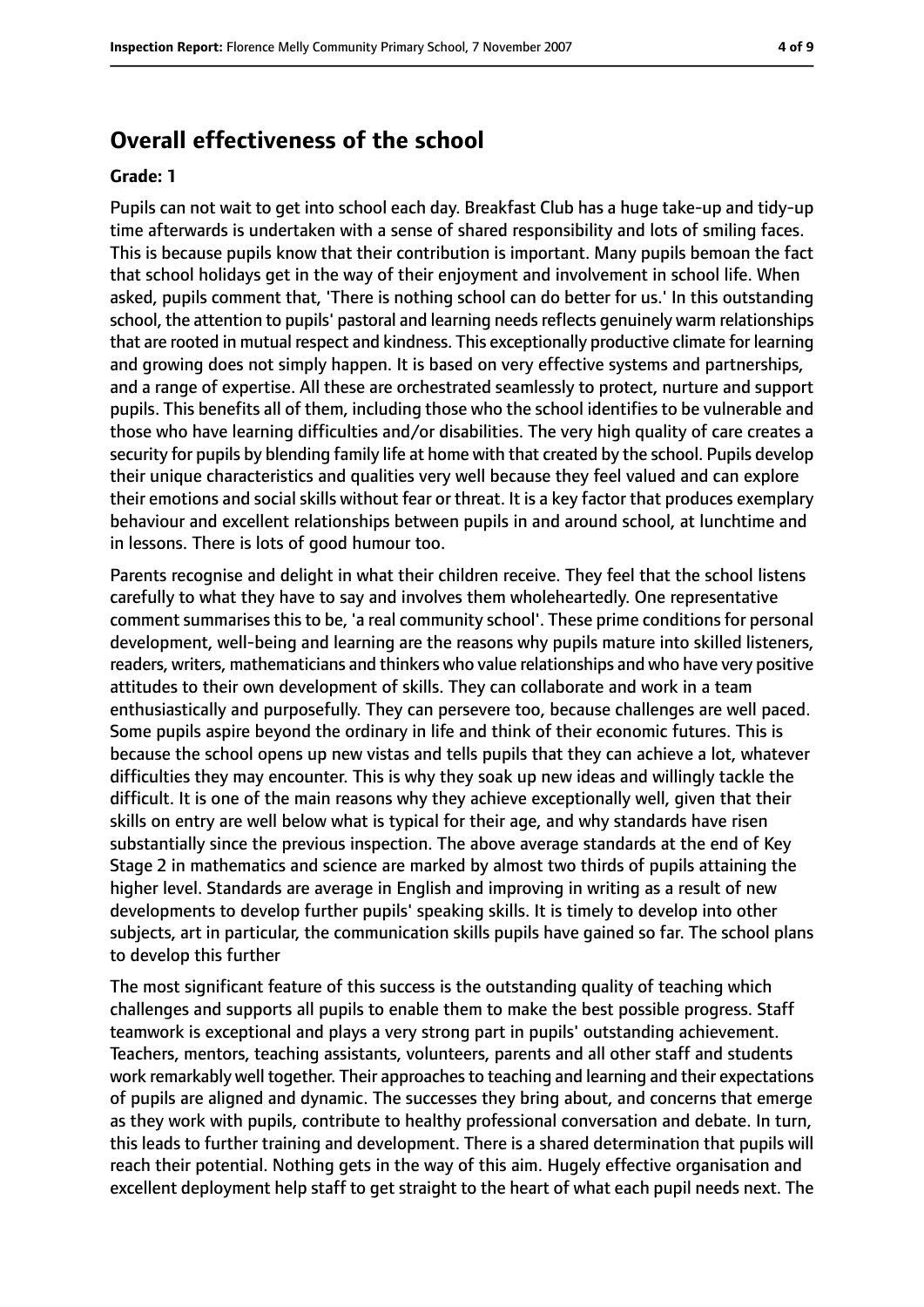many additional sessions of teaching and learning, and the use of specialists and skilled support staff makes learning precise, energetic and great fun. Above all, pupils get a diet of enjoyment that meets their need. This is why they soak up as much as they can. They know that any worries or misunderstandings will be handled with courtesy and kindness.

The exceptional work of the headteacher is far-sighted and discerning, realistic and inspirational. Leaders at all levels, including skilled and eager governors, share and contribute to ongoing evaluation that is analytical, insightful, non-threatening and reflective. Action decided upon to move the school forward is timely and matches improvement needs. There are no short-term fixes to resolve any weaknesses. For example, the school recognised the need to develop pupils' speaking skills. This led to improvements in both speaking and writing, not simply as a result of the new initiatives but as a result of the carefully engineered management approaches and the 'can do' culture of the staff. This is why the school has an excellent capacity to move forward.

#### **Effectiveness of the Foundation Stage**

#### **Grade: 1**

Very well organised provision, excellent teamwork and perceptive leadership have improved organisation and assessment to develop lots of stimulating activities. The children learn and play with developing confidence and security. They make really good progress from their particularly low stages of development on entry, though standards are below that expected for their age at the end of the Foundation Stage. In their Nursery and Reception years the children benefit from the emphasis on building skills for independence and communication in particular. For example, exciting and creative mark-making activities outdoors provide children with lots of valuable opportunities to talk about and to explore lots of new ideas and skills. They move relatively smoothly into Year 1 because staff and provision help them to settle quickly, despite the limitations of the accommodation.

#### **What the school should do to improve further**

■ Extend the successful work in developing pupils' communication skills through the planned developments in art.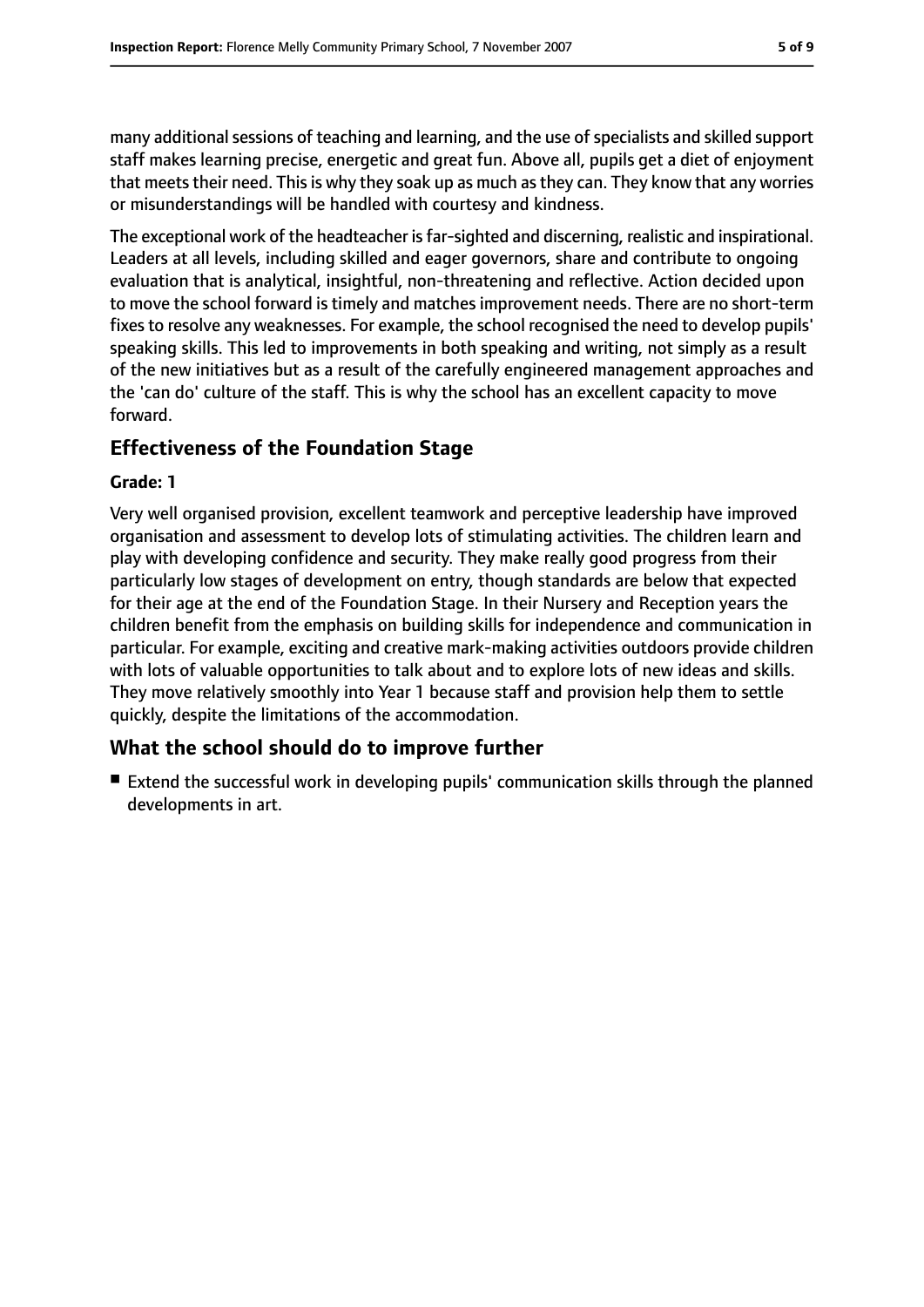**Any complaints about the inspection or the report should be made following the procedures set out in the guidance 'Complaints about school inspection', which is available from Ofsted's website: www.ofsted.gov.uk.**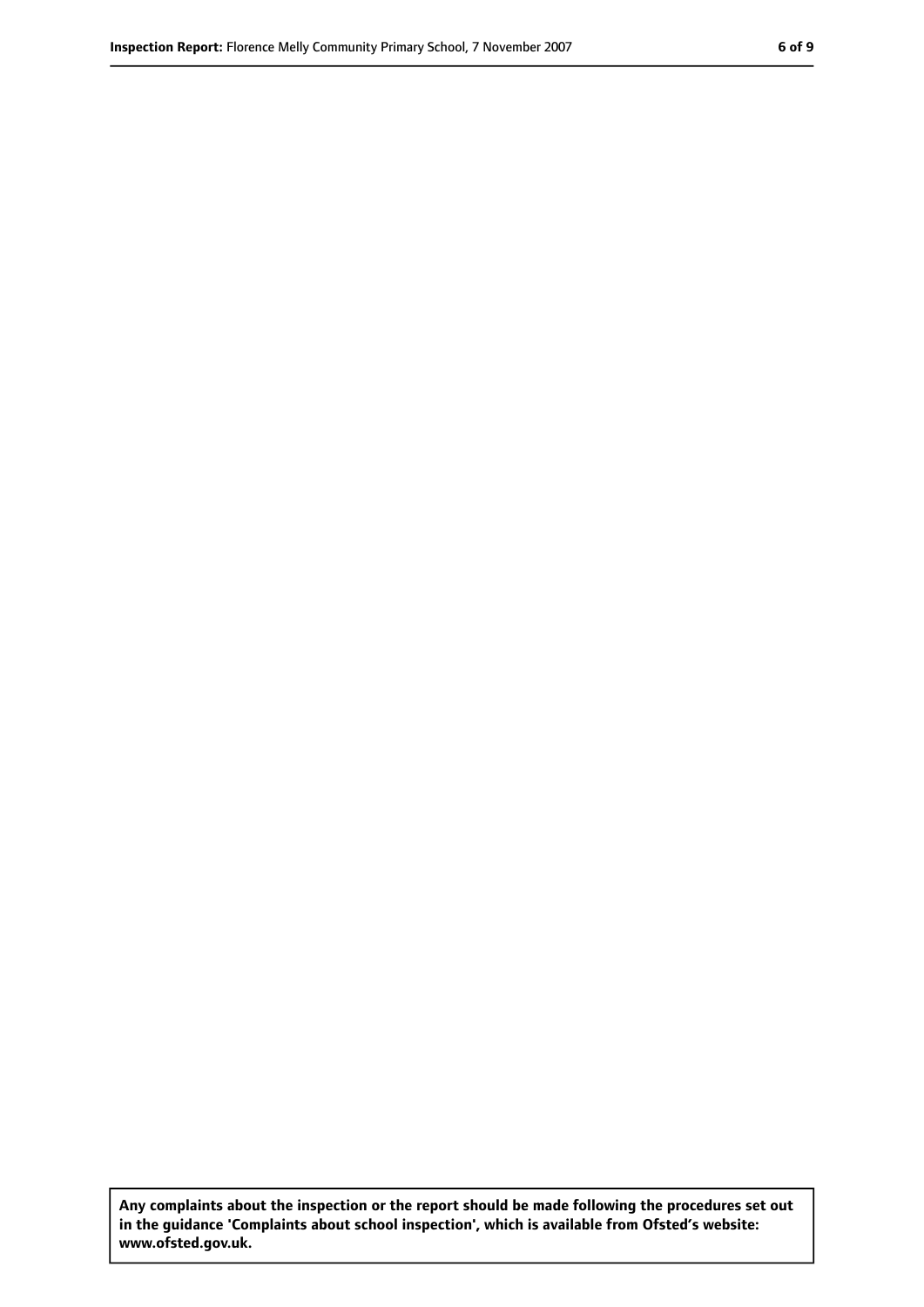## **Inspection judgements**

| $^{\backprime}$ Key to judgements: grade 1 is outstanding, grade 2 good, grade 3 satisfactory, and | <b>School</b>  |
|----------------------------------------------------------------------------------------------------|----------------|
| arade 4 inadequate                                                                                 | <b>Overall</b> |

### **Overall effectiveness**

| How effective, efficient and inclusive is the provision of education, integrated<br>care and any extended services in meeting the needs of learners? |     |
|------------------------------------------------------------------------------------------------------------------------------------------------------|-----|
| Effective steps have been taken to promote improvement since the last<br>inspection                                                                  | Yes |
| How well does the school work in partnership with others to promote learners'<br>well-being?                                                         |     |
| The effectiveness of the Foundation Stage                                                                                                            |     |
| The capacity to make any necessary improvements                                                                                                      |     |

#### **Achievement and standards**

| How well do learners achieve?                                                                               |  |
|-------------------------------------------------------------------------------------------------------------|--|
| The standards <sup>1</sup> reached by learners                                                              |  |
| How well learners make progress, taking account of any significant variations between<br>groups of learners |  |
| How well learners with learning difficulties and disabilities make progress                                 |  |

#### **Personal development and well-being**

| How good is the overall personal development and well-being of the<br>learners?                                  |  |
|------------------------------------------------------------------------------------------------------------------|--|
| The extent of learners' spiritual, moral, social and cultural development                                        |  |
| The extent to which learners adopt healthy lifestyles                                                            |  |
| The extent to which learners adopt safe practices                                                                |  |
| How well learners enjoy their education                                                                          |  |
| The attendance of learners                                                                                       |  |
| The behaviour of learners                                                                                        |  |
| The extent to which learners make a positive contribution to the community                                       |  |
| How well learners develop workplace and other skills that will contribute to<br>their future economic well-being |  |

#### **The quality of provision**

| How effective are teaching and learning in meeting the full range of the<br>learners' needs?          |  |
|-------------------------------------------------------------------------------------------------------|--|
| How well do the curriculum and other activities meet the range of needs<br>and interests of learners? |  |
| How well are learners cared for, quided and supported?                                                |  |

#### **Annex A**

 $^1$  Grade 1 - Exceptionally and consistently high; Grade 2 - Generally above average with none significantly below average; Grade 3 - Broadly average to below average; Grade 4 - Exceptionally low.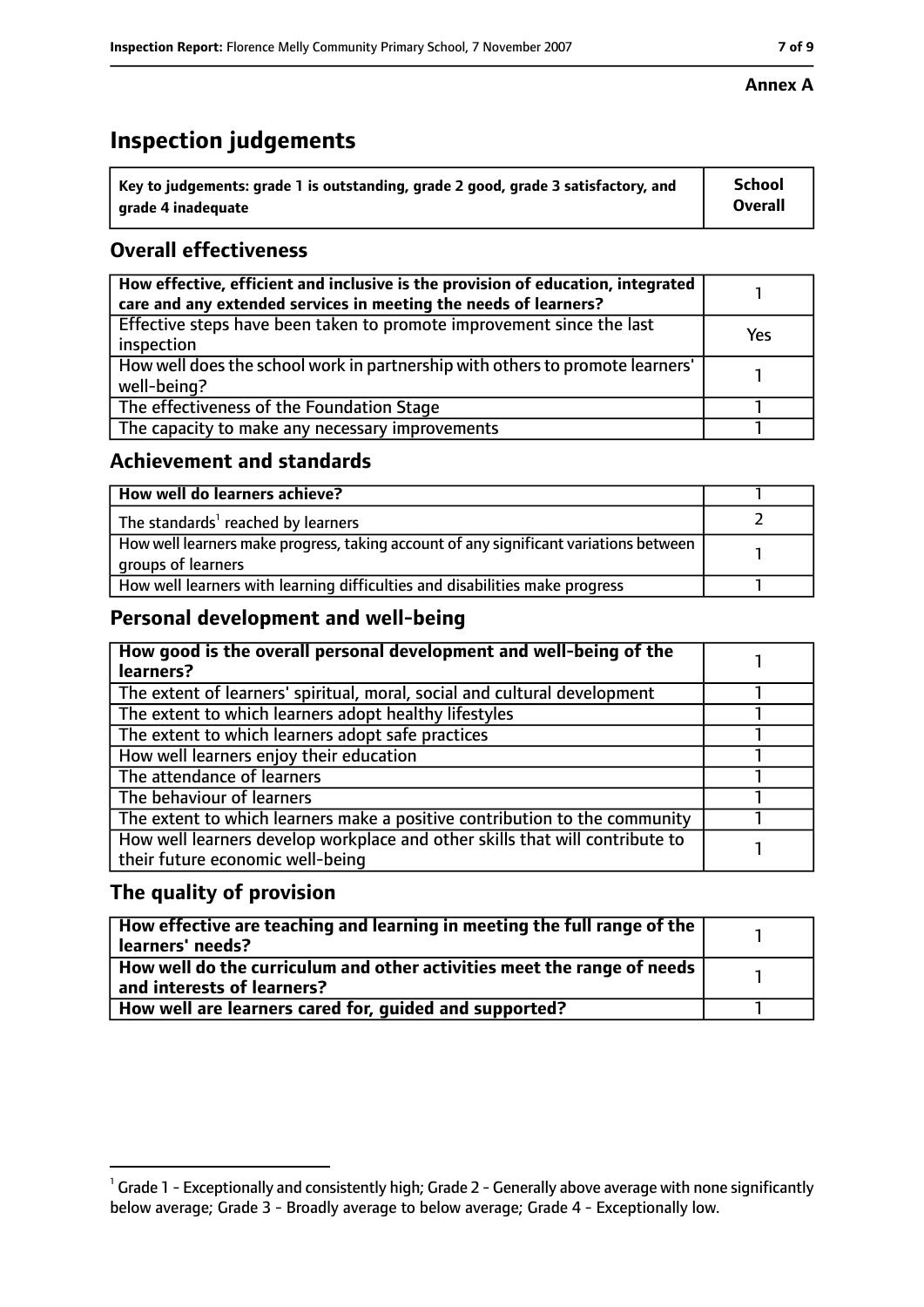# **Leadership and management**

| How effective are leadership and management in raising achievement<br>and supporting all learners?                                              |     |
|-------------------------------------------------------------------------------------------------------------------------------------------------|-----|
| How effectively leaders and managers at all levels set clear direction leading<br>to improvement and promote high quality of care and education |     |
| How effectively leaders and managers use challenging targets to raise standards                                                                 |     |
| The effectiveness of the school's self-evaluation                                                                                               |     |
| How well equality of opportunity is promoted and discrimination tackled so<br>that all learners achieve as well as they can                     |     |
| How effectively and efficiently resources, including staff, are deployed to<br>achieve value for money                                          |     |
| The extent to which governors and other supervisory boards discharge their<br>responsibilities                                                  |     |
| Do procedures for safequarding learners meet current government<br>requirements?                                                                | Yes |
| Does this school require special measures?                                                                                                      | No  |
| Does this school require a notice to improve?                                                                                                   | No  |